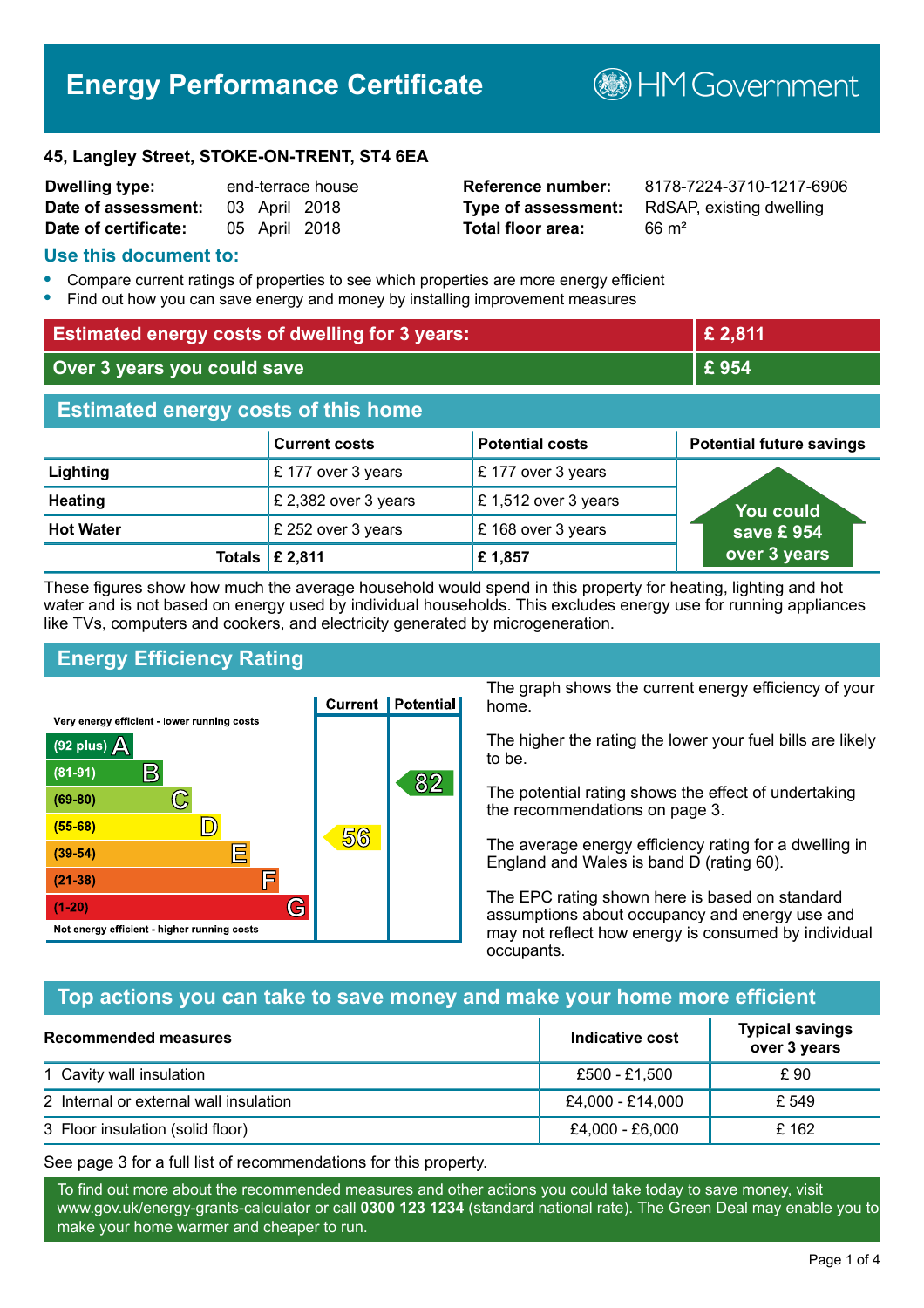#### **Summary of this home's energy performance related features**

| <b>Element</b>        | <b>Description</b>                             | <b>Energy Efficiency</b> |
|-----------------------|------------------------------------------------|--------------------------|
| Walls                 | Solid brick, as built, no insulation (assumed) | ★★☆☆☆                    |
|                       | Cavity wall, as built, no insulation (assumed) | ★★☆☆☆                    |
| Roof                  | Pitched, 250 mm loft insulation                | ★★★★☆                    |
|                       | Pitched, 100 mm loft insulation                | ★★★☆☆                    |
| Floor                 | Solid, no insulation (assumed)                 |                          |
| <b>Windows</b>        | Fully double glazed                            | ★★★☆☆                    |
| Main heating          | Boiler and radiators, mains gas                | ★★★★☆                    |
| Main heating controls | Programmer, TRVs and bypass                    | ★★★☆☆                    |
| Secondary heating     | Room heaters, electric                         |                          |
| Hot water             | From main system                               | ★★★★☆                    |
| Lighting              | Low energy lighting in 75% of fixed outlets    | *****                    |

Current primary energy use per square metre of floor area: 345 kWh/m² per year

The assessment does not take into consideration the physical condition of any element. 'Assumed' means that the insulation could not be inspected and an assumption has been made in the methodology based on age and type of construction.

See addendum on the last page relating to items in the table above.

#### **Low and zero carbon energy sources**

Low and zero carbon energy sources are sources of energy that release either very little or no carbon dioxide into the atmosphere when they are used. Installing these sources may help reduce energy bills as well as cutting carbon. There are none provided for this home.

# **Your home's heat demand**

For most homes, the vast majority of energy costs derive from heating the home. Where applicable, this table shows the energy that could be saved in this property by insulating the loft and walls, based on typical energy use (shown within brackets as it is a reduction in energy use).

| <b>Heat demand</b>           | <b>Existing dwelling</b> | Impact of loft<br>insulation | Impact of cavity<br>wall insulation | Impact of solid<br>wall insulation |
|------------------------------|--------------------------|------------------------------|-------------------------------------|------------------------------------|
| Space heating (kWh per year) | 11,489                   | (127)                        | (512)                               | (3, 130)                           |
| Water heating (kWh per year) | 1.872                    |                              |                                     |                                    |

You could receive Renewable Heat Incentive (RHI) payments and help reduce carbon emissions by replacing your existing heating system with one that generates renewable heat, subject to meeting minimum energy efficiency requirements. The estimated energy required for space and water heating will form the basis of the payments. For more information, search for the domestic RHI on the www.gov.uk website.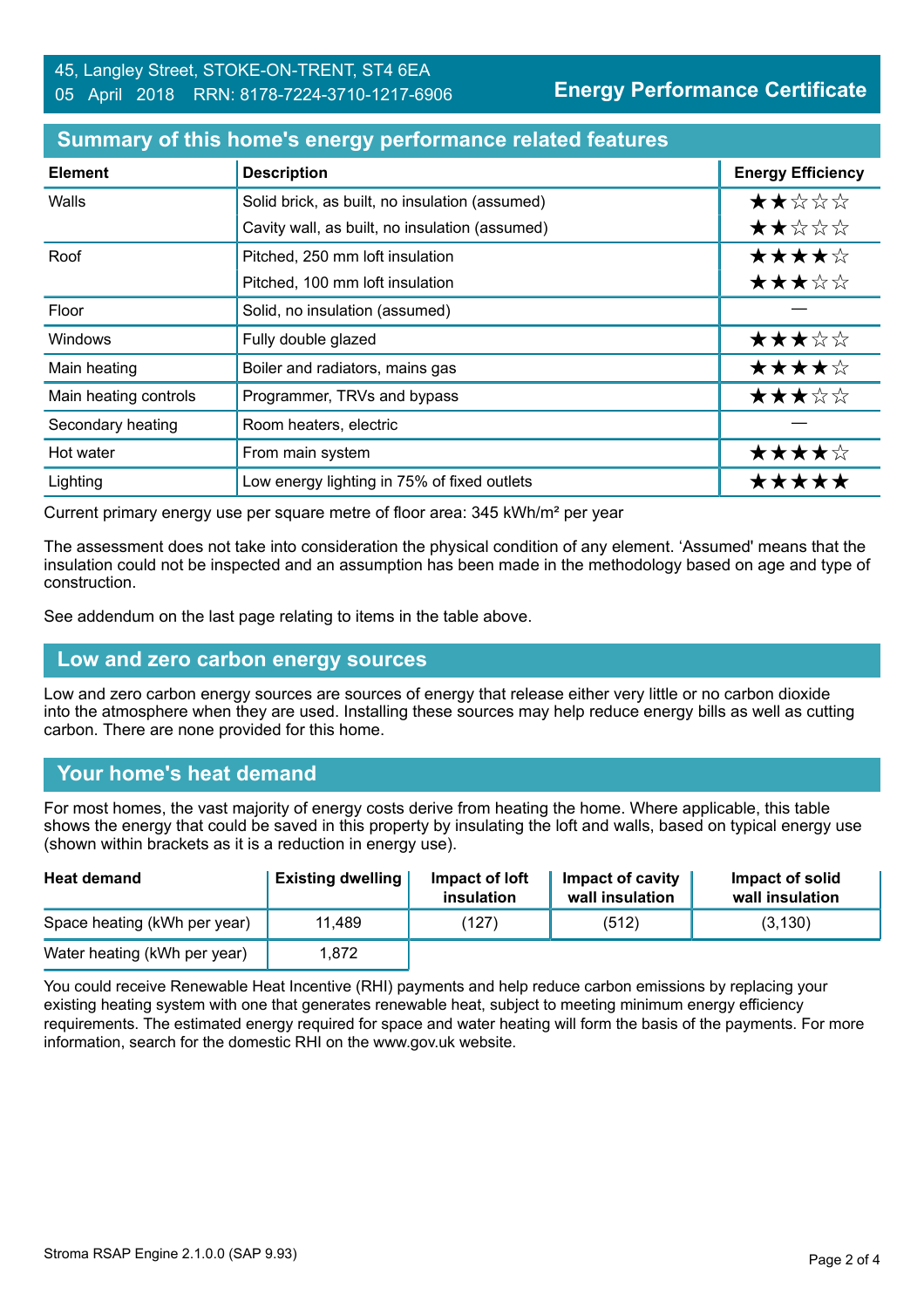# 45, Langley Street, STOKE-ON-TRENT, ST4 6EA 05 April 2018 RRN: 8178-7224-3710-1217-6906

# **Recommendations**

The measures below will improve the energy performance of your dwelling. The performance ratings after improvements listed below are cumulative; that is, they assume the improvements have been installed in the order that they appear in the table. Further information about the recommended measures and other simple actions you could take today to save money is available at www.gov.uk/energy-grants-calculator. Before installing measures, you should make sure you have secured the appropriate permissions, where necessary. Such permissions might include permission from your landlord (if you are a tenant) or approval under Building Regulations for certain types of work.

| <b>Recommended measures</b>          | Indicative cost  | <b>Typical savings</b><br>per year | <b>Rating after</b><br>improvement |
|--------------------------------------|------------------|------------------------------------|------------------------------------|
| Cavity wall insulation               | £500 - £1,500    | £ 30                               | D57                                |
| Internal or external wall insulation | £4,000 - £14,000 | £183                               | <b>D65</b>                         |
| Floor insulation (solid floor)       | £4,000 - £6,000  | £ 54                               | <b>D67</b>                         |
| Heating controls (room thermostat)   | £350 - £450      | £22                                | <b>D68</b>                         |
| Solar water heating                  | £4,000 - £6,000  | £ 28                               | C70                                |
| Solar photovoltaic panels, 2.5 kWp   | £5,000 - £8,000  | £ 286                              | <b>B82</b>                         |

# **Alternative measures**

There are alternative measures below which you could also consider for your home.

**•** External insulation with cavity wall insulation

# **Opportunity to benefit from a Green Deal on this property**

Green Deal Finance allows you to pay for some of the cost of your improvements in instalments under a Green Deal Plan (note that this is a credit agreement, but with instalments being added to the electricity bill for the property). The availability of a Green Deal Plan will depend upon your financial circumstances. There is a limit to how much Green Deal Finance can be used, which is determined by how much energy the improvements are estimated to **save** for a 'typical household'.

You may be able to obtain support towards repairs or replacements of heating systems and/or basic insulation measures, if you are in receipt of qualifying benefits or tax credits. To learn more about this scheme and the rules about eligibility, call the Energy Saving Advice Service on **0300 123 1234** for England and Wales.